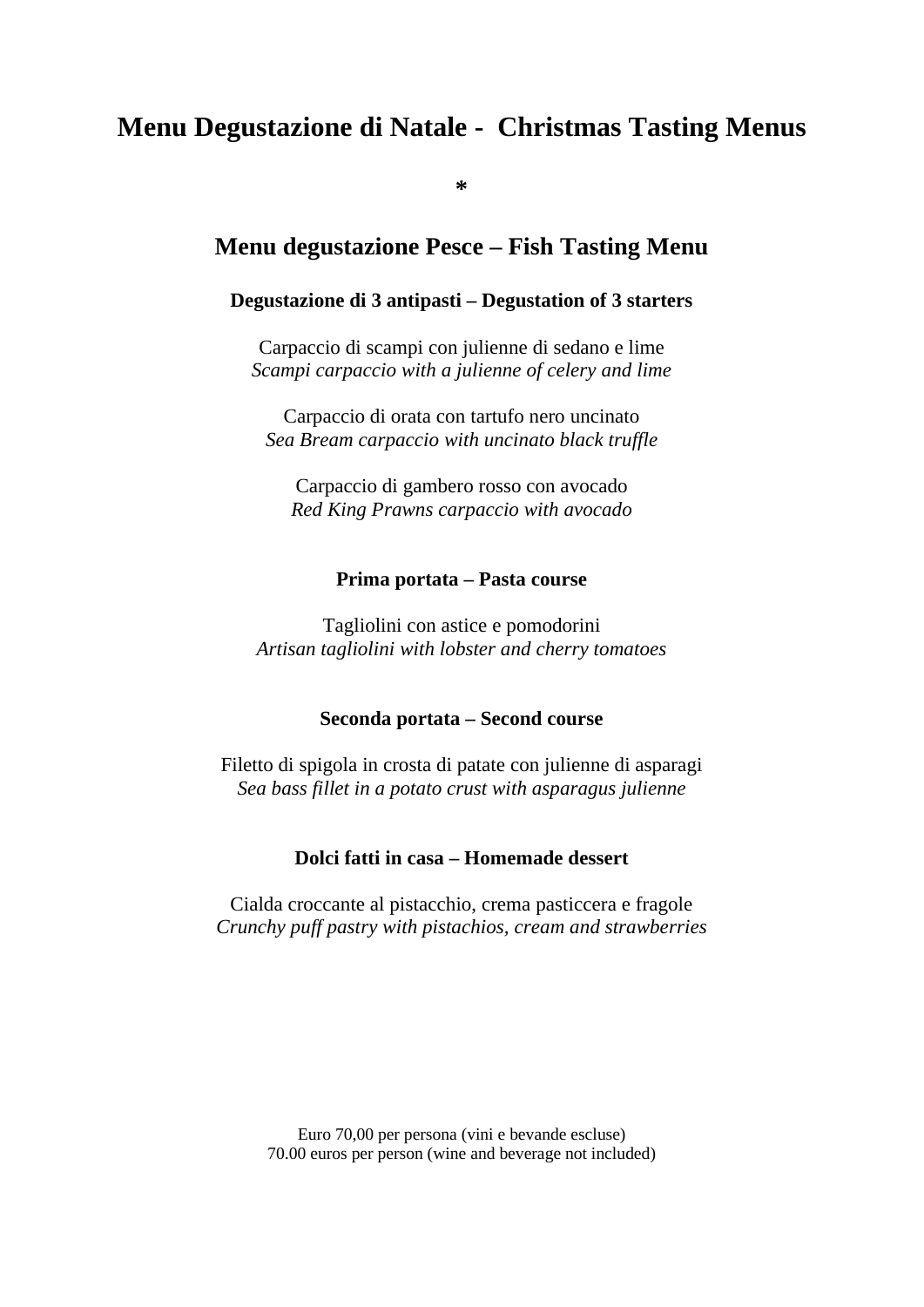## **Menu Degustazione Carne – Meat Tasting Menu**

## **Degustazione di 3 antipasti – Degustation of 3 starters**

Carpaccio di filetto di manzo di alta qualità con tartufo nero fresco uncinato *Carpaccio of high quality beef fillet with fresh Black Truffle "uncinato"*

Formaggi stagionati al tartufo nero con marmellate artigianali *Matured cheeses with black truffle and artisan jams*

Carpaccio di anatra affumicata pere e miele *Carpaccio of smoked duck breast with pears and honey*

#### **Prima portata – Pasta course**

Ravioli fatti in casa ripieni di ricotta e pecorino con carciofi croccanti e bacon *Homemade ravioli filled with ricotta and pecorino cheese with crispy artichokes and bacon*

#### **Seconda portata – Second Course**

Filetto di manzo al tartufo nero fresco uncinato con puré di patate *Beef fillet with fresh black truffle "uncinato" with mashed potatoes*

## **Dolci fatti in casa – Homemade dessert**

Sfoglia croccante con crema chantilly e cioccolato fondente *Pastry with chantilly cream and dark chocolate*

Euro 80,00 per persona (vini e bevande escluse) 80.00 euros per person (wine and beverage not included)